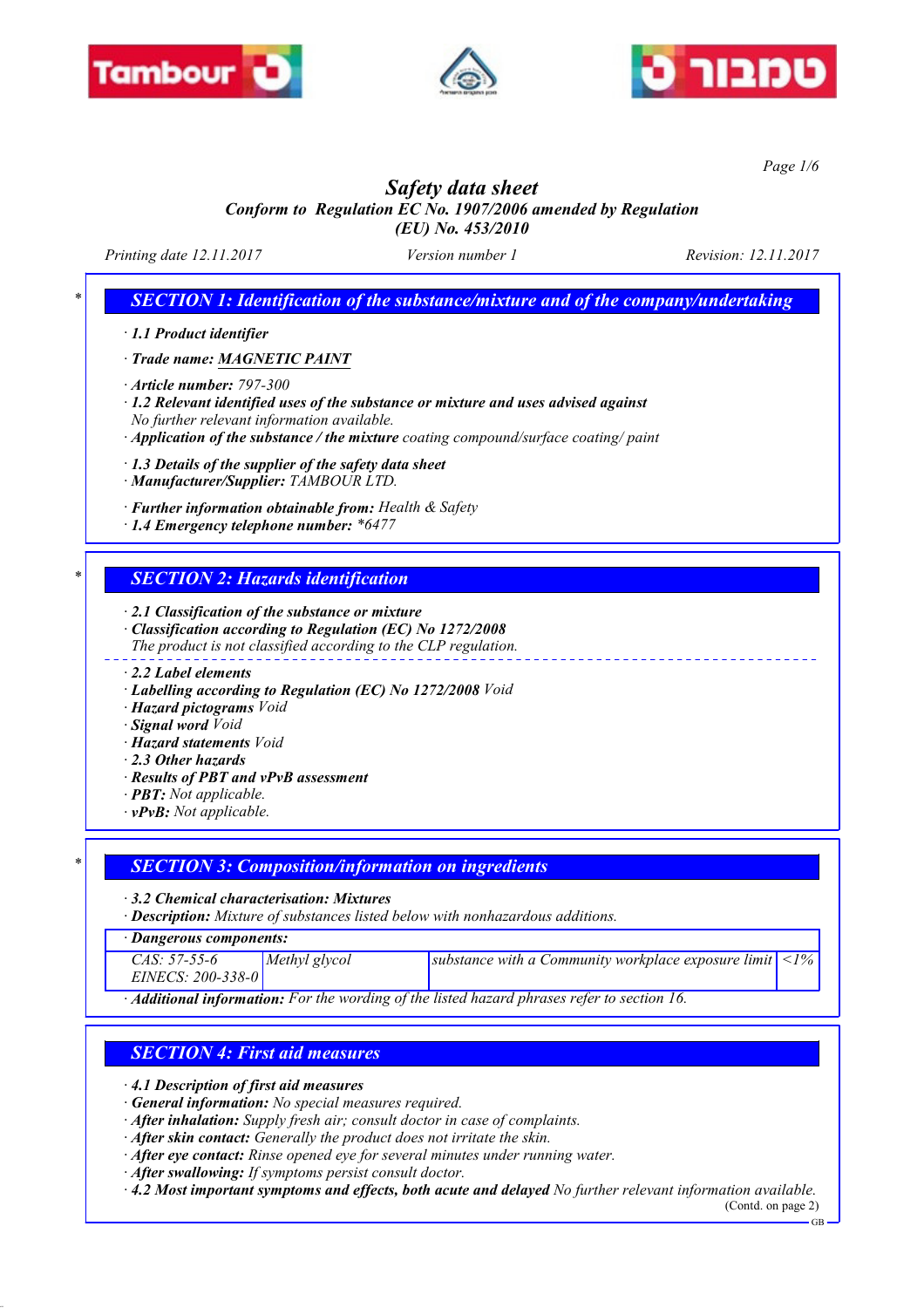*Printing date 12.11.2017 Version number 1 Revision: 12.11.2017*

(Contd. of page 1)

*Trade name: MAGNETIC PAINT*

*· 4.3 Indication of any immediate medical attention and special treatment needed*

*No further relevant information available.*

# *\* SECTION 5: Firefighting measures*

*· 5.1 Extinguishing media*

- *· Suitable extinguishing agents: Use fire extinguishing methods suitable to surrounding conditions.*
- *· 5.2 Special hazards arising from the substance or mixture No further relevant information available.*
- *· 5.3 Advice for firefighters*
- *· Protective equipment: No special measures required.*

# *\* SECTION 6: Accidental release measures*

*· 6.1 Personal precautions, protective equipment and emergency procedures Not required.*

*· 6.2 Environmental precautions: Dilute with plenty of water.*

*· 6.3 Methods and material for containment and cleaning up:*

*Absorb with liquid-binding material (sand, diatomite, acid binders, universal binders, sawdust).*

*· 6.4 Reference to other sections*

*No dangerous substances are released.*

*See Section 7 for information on safe handling.*

*See Section 8 for information on personal protection equipment.*

*See Section 13 for disposal information.*

# *SECTION 7: Handling and storage*

*· 7.1 Precautions for safe handling No special measures required.*

*· Information about fire - and explosion protection: No special measures required.*

*· 7.2 Conditions for safe storage, including any incompatibilities*

*· Storage:*

- *· Requirements to be met by storerooms and receptacles: No special requirements.*
- *· Information about storage in one common storage facility: Not required.*
- *· Further information about storage conditions: None.*
- *· 7.3 Specific end use(s) No further relevant information available.*

# *\* SECTION 8: Exposure controls/personal protection*

*· Additional information about design of technical facilities: No further data; see item 7.*

*· 8.1 Control parameters*

*· Ingredients with limit values that require monitoring at the workplace:*

*57-55-6 Methyl glycol*

*WEL (Great Britain) Long-term value: 474\* 10\*\* mg/m³, 150\* ppm \*total vapour and particulates \*\*particulates*

*· Additional information: The lists valid during the making were used as basis.*

- *· 8.2 Exposure controls*
- *· Personal protective equipment:*
- *· General protective and hygienic measures:*

*The usual precautionary measures are to be adhered to when handling chemicals.*

- *· Respiratory protection: Not required.*
- *· Protection of hands:*

*The glove material has to be impermeable and resistant to the product/ the substance/ the preparation.*

(Contd. on page 3)

GB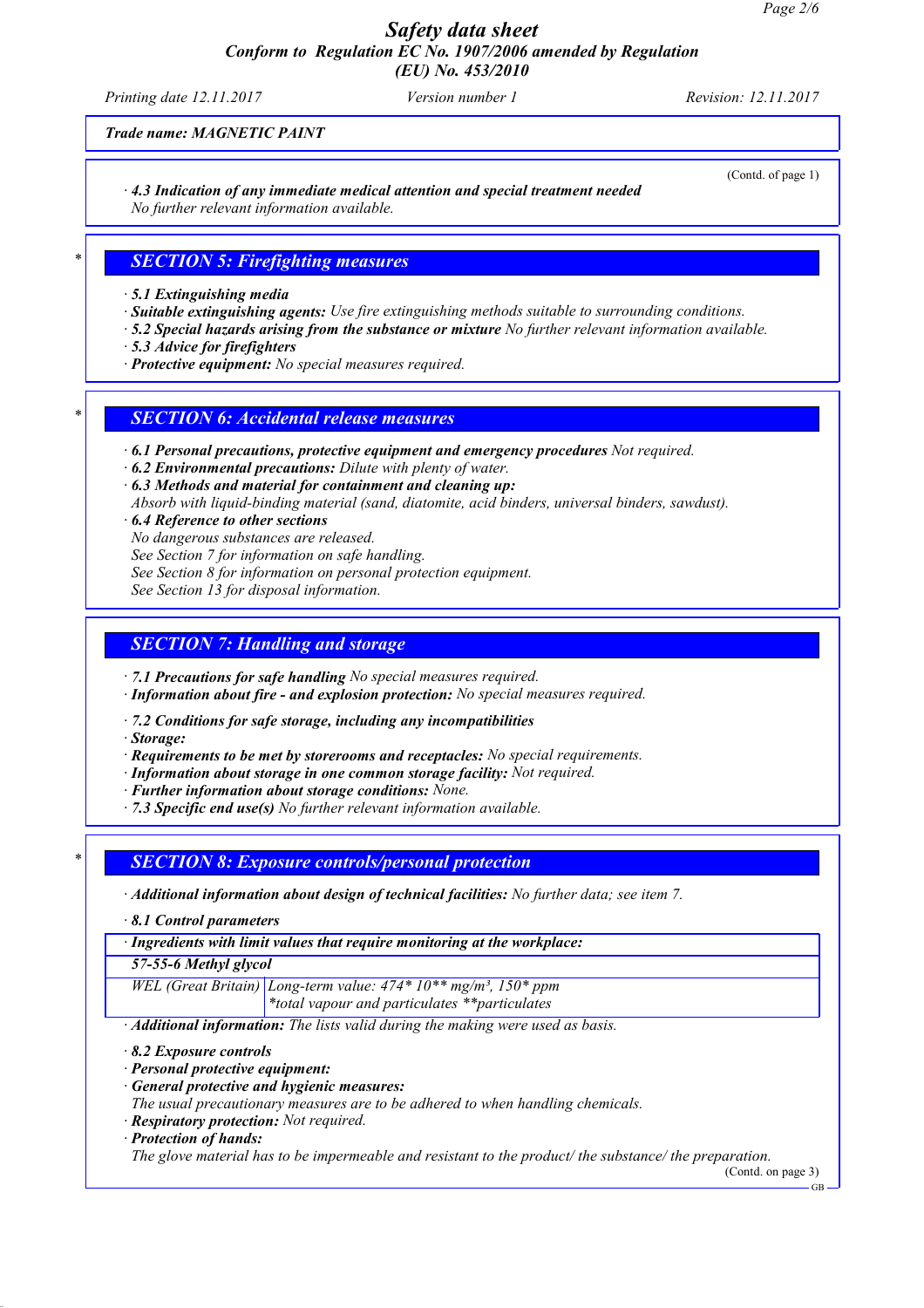*Printing date 12.11.2017 Version number 1 Revision: 12.11.2017*

(Contd. of page 2)

## *Trade name: MAGNETIC PAINT*

*Due to missing tests no recommendation to the glove material can be given for the product/ the preparation/ the chemical mixture.*

*Selection of the glove material on consideration of the penetration times, rates of diffusion and the degradation*

#### *· Material of gloves*

*The selection of the suitable gloves does not only depend on the material, but also on further marks of quality and varies from manufacturer to manufacturer. As the product is a preparation of several substances, the resistance of the glove material can not be calculated in advance and has therefore to be checked prior to the application.*

#### *· Penetration time of glove material*

*The exact break trough time has to be found out by the manufacturer of the protective gloves and has to be observed.*

*· Eye protection: Goggles recommended during refilling*

| · 9.1 Information on basic physical and chemical properties<br><b>General Information</b> |                                               |
|-------------------------------------------------------------------------------------------|-----------------------------------------------|
| · Appearance:                                                                             |                                               |
| Form:                                                                                     | Fluid                                         |
| Colour:                                                                                   | Dark grey                                     |
| $\cdot$ Odour:                                                                            | Mild                                          |
| · Odour threshold:                                                                        | Not determined.                               |
| $\cdot$ pH-value at 20 °C:                                                                | $8 - 9$                                       |
| · Change in condition                                                                     |                                               |
| Melting point/freezing point:                                                             | 100 °C                                        |
| Initial boiling point and boiling range: Undetermined.                                    |                                               |
| · Flash point:                                                                            | 100 °C                                        |
| · Flammability (solid, gas):                                                              | Not applicable.                               |
| $\cdot$ Decomposition temperature:                                                        | Not determined.                               |
| $\cdot$ Auto-ignition temperature:                                                        | Product is not selfigniting.                  |
| · Explosive properties:                                                                   | Product does not present an explosion hazard. |
| · Explosion limits:                                                                       |                                               |
| Lower:                                                                                    | Not determined.                               |
| <b>Upper:</b>                                                                             | Not determined.                               |
| $\cdot$ Vapour pressure at 20 °C:                                                         | $23$ hPa                                      |
| $\cdot$ Density at 20 °C:                                                                 | 2.22 $g/cm^{3}$                               |
| $\cdot$ Relative density                                                                  | Not determined.                               |
| $\cdot$ <i>Vapour density</i>                                                             | Not determined.                               |
| $\cdot$ Evaporation rate                                                                  | Not determined.                               |
| · Solubility in / Miscibility with                                                        |                                               |
| water at $20^{\circ}$ C:                                                                  | Flly miscible g/l                             |
| · Partition coefficient: n-octanol/water:                                                 | Not determined.                               |
| · Viscosity:                                                                              |                                               |
| Dynamic:                                                                                  | Not determined.                               |
| Kinematic:                                                                                | Not determined.                               |

GB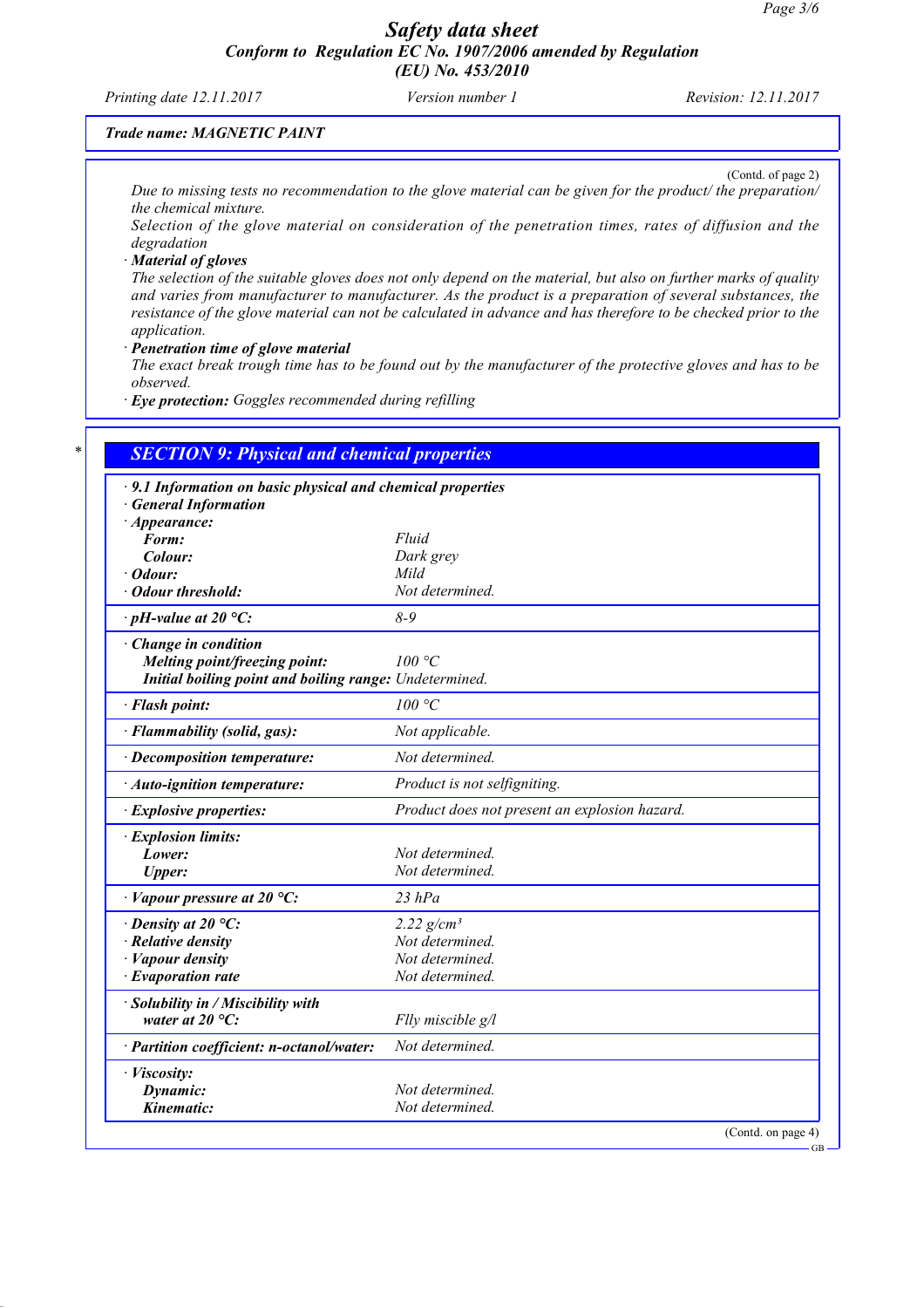*Printing date 12.11.2017 Version number 1 Revision: 12.11.2017*

*Trade name: MAGNETIC PAINT*

|                                                         |                                                        | (Contd. of page 3) |
|---------------------------------------------------------|--------------------------------------------------------|--------------------|
| $\cdot$ Solvent content:<br><b>Organic solvents:</b>    | $1.0\%$                                                |                    |
| <b>VOC</b> Content                                      | $1.00\%$<br>$19.3$ g/l / 0.16 lb/gl                    |                    |
| <i>Solids content:</i><br>$\cdot$ 9.2 Other information | $99.0\%$<br>No further relevant information available. |                    |

## *\* SECTION 10: Stability and reactivity*

*· 10.1 Reactivity No further relevant information available.*

- *· 10.2 Chemical stability*
- *· Thermal decomposition / conditions to be avoided: No decomposition if used according to specifications.*
- *· 10.3 Possibility of hazardous reactions No dangerous reactions known.*
- *· 10.4 Conditions to avoid No further relevant information available.*
- *· 10.5 Incompatible materials: No further relevant information available.*
- *· 10.6 Hazardous decomposition products: No dangerous decomposition products known.*

## *\* SECTION 11: Toxicological information*

*· 11.1 Information on toxicological effects*

- *· Acute toxicity Based on available data, the classification criteria are not met.*
- *· Primary irritant effect:*
- *· Skin corrosion/irritation Based on available data, the classification criteria are not met.*
- *· Serious eye damage/irritation Based on available data, the classification criteria are not met.*
- *· Respiratory or skin sensitisation Based on available data, the classification criteria are not met.*
- *· CMR effects (carcinogenity, mutagenicity and toxicity for reproduction)*
- *· Germ cell mutagenicity Based on available data, the classification criteria are not met.*
- *· Carcinogenicity Based on available data, the classification criteria are not met.*
- *· Reproductive toxicity Based on available data, the classification criteria are not met.*
- *· STOT-single exposure Based on available data, the classification criteria are not met.*
- *· STOT-repeated exposure Based on available data, the classification criteria are not met.*
- *· Aspiration hazard Based on available data, the classification criteria are not met.*

## *\* SECTION 12: Ecological information*

*· 12.1 Toxicity*

- *· Aquatic toxicity: No further relevant information available.*
- *· 12.2 Persistence and degradability No further relevant information available.*
- *· 12.3 Bioaccumulative potential No further relevant information available.*
- *· 12.4 Mobility in soil No further relevant information available.*
- *· Additional ecological information:*
- *· General notes: Generally not hazardous for water*
- *· 12.5 Results of PBT and vPvB assessment*
- *· PBT: Not applicable.*
- *· vPvB: Not applicable.*
- *· 12.6 Other adverse effects No further relevant information available.*

## *\* SECTION 13: Disposal considerations*

- *· 13.1 Waste treatment methods*
- *· Recommendation Smaller quantities can be disposed of with household waste.*

(Contd. on page 5)

GB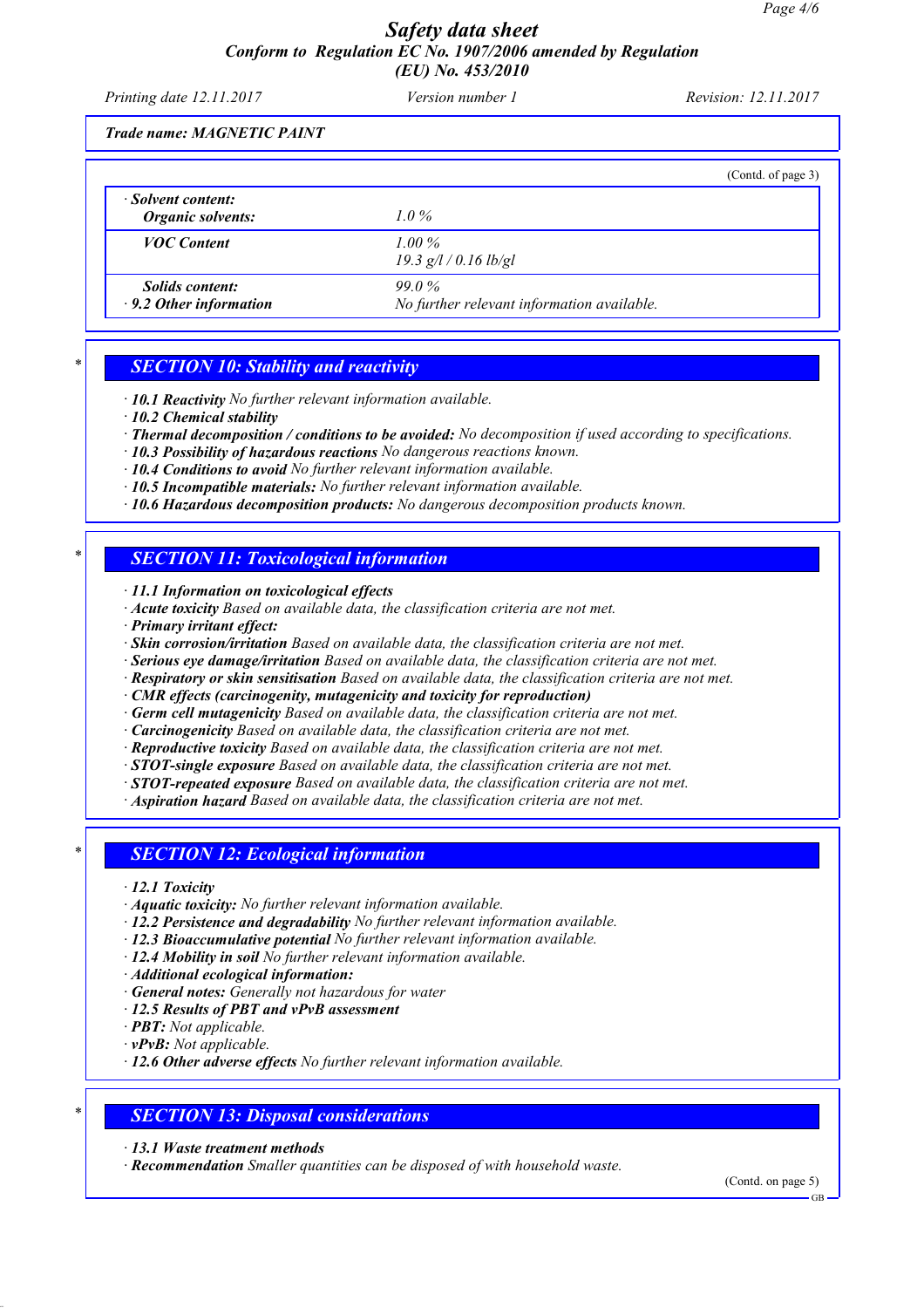*Printing date 12.11.2017 Version number 1 Revision: 12.11.2017*

*Trade name: MAGNETIC PAINT*

(Contd. of page 4)

*· Uncleaned packaging:*

*· Recommendation: Disposal must be made according to official regulations.*

*· Recommended cleansing agents: Water, if necessary together with cleansing agents.*

#### *\* SECTION 14: Transport information*

| $\cdot$ 14.1 UN-Number<br>· ADR, ADN, IMDG, IATA                                                             | Void            |  |
|--------------------------------------------------------------------------------------------------------------|-----------------|--|
| $\cdot$ 14.2 UN proper shipping name<br>ADR, ADN, IMDG, IATA                                                 | Void            |  |
| $\cdot$ 14.3 Transport hazard class(es)                                                                      |                 |  |
| · ADR, ADN, IMDG, IATA<br>· Class                                                                            | Void            |  |
| $\cdot$ 14.4 Packing group<br>ADR, IMDG, IATA                                                                | Void            |  |
| $\cdot$ 14.5 Environmental hazards:<br>$\cdot$ Marine pollutant:                                             | No              |  |
| $\cdot$ 14.6 Special precautions for user                                                                    | Not applicable. |  |
| $\cdot$ 14.7 Transport in bulk according to Annex II of<br><b>Marpol and the IBC Code</b><br>Not applicable. |                 |  |
| · UN "Model Regulation":                                                                                     | Void            |  |

#### *\* SECTION 15: Regulatory information*

*· 15.1 Safety, health and environmental regulations/legislation specific for the substance or mixture*

*· Labelling according to Regulation (EC) No 1272/2008 Void*

*· Hazard pictograms Void*

*· Signal word Void*

*· Hazard statements Void*

*· Directive 2012/18/EU*

*· National regulations:*

#### *· Technical instructions (air):*

| lass | Share in $\%$ |
|------|---------------|
|      |               |

*· Waterhazard class: Generally not hazardous for water.*

*· 15.2 Chemical safety assessment: A Chemical Safety Assessment has not been carried out.*

## *SECTION 16: Other information*

*This information is based on our present knowledge. However, this shall not constitute a guarantee for any specific product features and shall not establish a legally valid contractual relationship.*

*· Department issuing SDS: Tambour Ltd.- Health & Safety Department.*

*· Contact: Moti Adler Phone: +972(4)985-3795 e-mail: motiA@tambour.co.il*

(Contd. on page 6)

*<sup>·</sup> Named dangerous substances - ANNEX I None of the ingredients is listed.*

GB